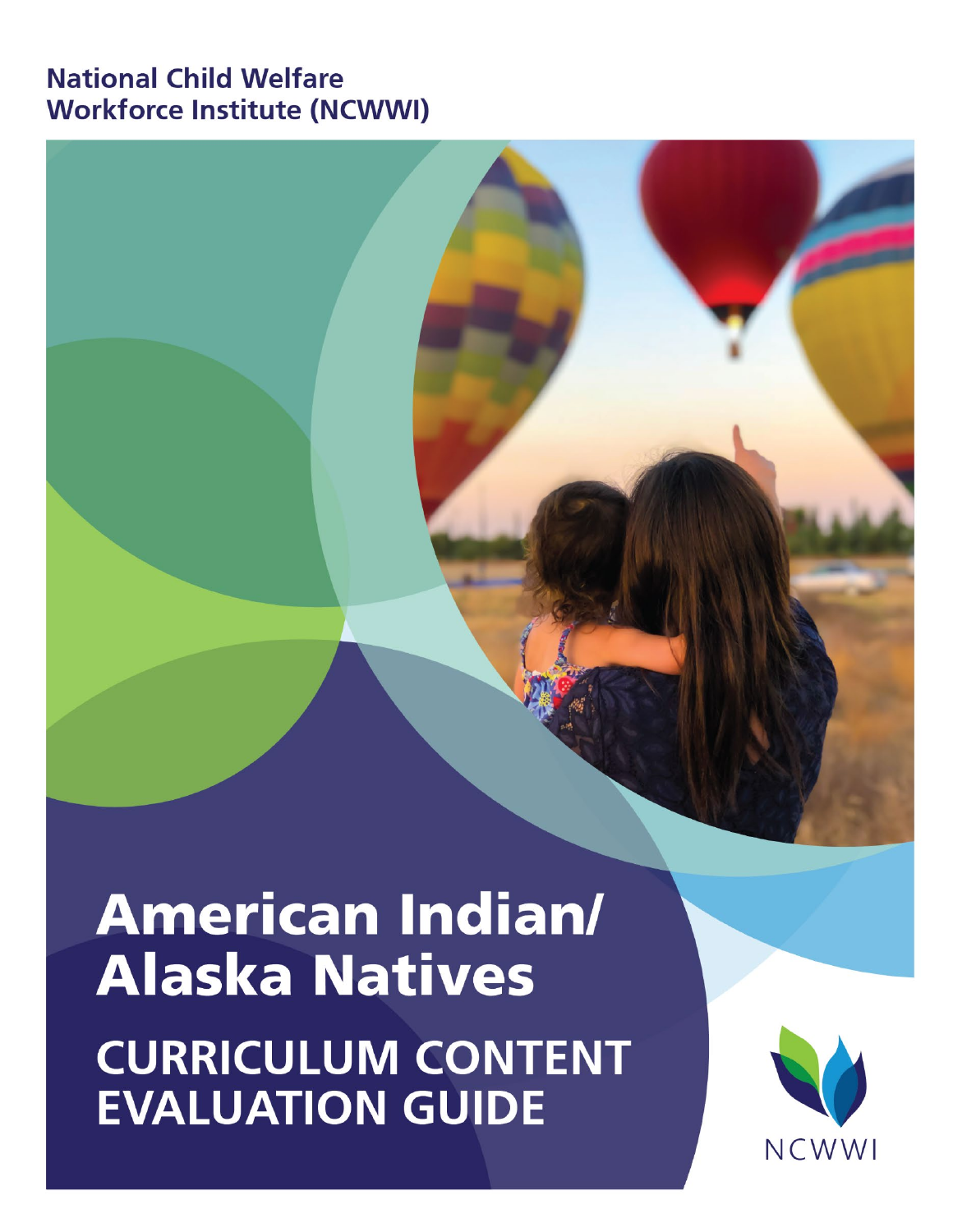

# **Purpose**

In keeping with the Council on Social Work Education's competency-based education standards and social work competencies (Council on Social Work Education Commission on Accreditation and Commission on Educational Policy, 2015), this curriculum content guide provides general information that social work educators should know when working with American Indian/Alaska Native populations.

# **The guide includes:**

- **Foundational concepts and basic essential understandings:** These are not exhaustive explanations because there are many multi-faceted underpinnings and distinct nuances relevant to American Indian/Alaska Native Nations. Users of the guide can find additional information on these concepts in the links provided.
- **Information on minimizing education bias,** a common challenge due to centuries of misnomers, addressed in four points aimed at eliminating prejudice toward American Indians/Alaska Natives.
- **An educational resource evaluation checklist** along with examples of selected infographics, one-page summaries, and microvideos that meet the checklist standards.

# **Foundational Concepts and Basic Understandings**

The following essential concepts provide the basis for understanding the nation-to-nation agreements between the United States federal government and federally recognized tribes.

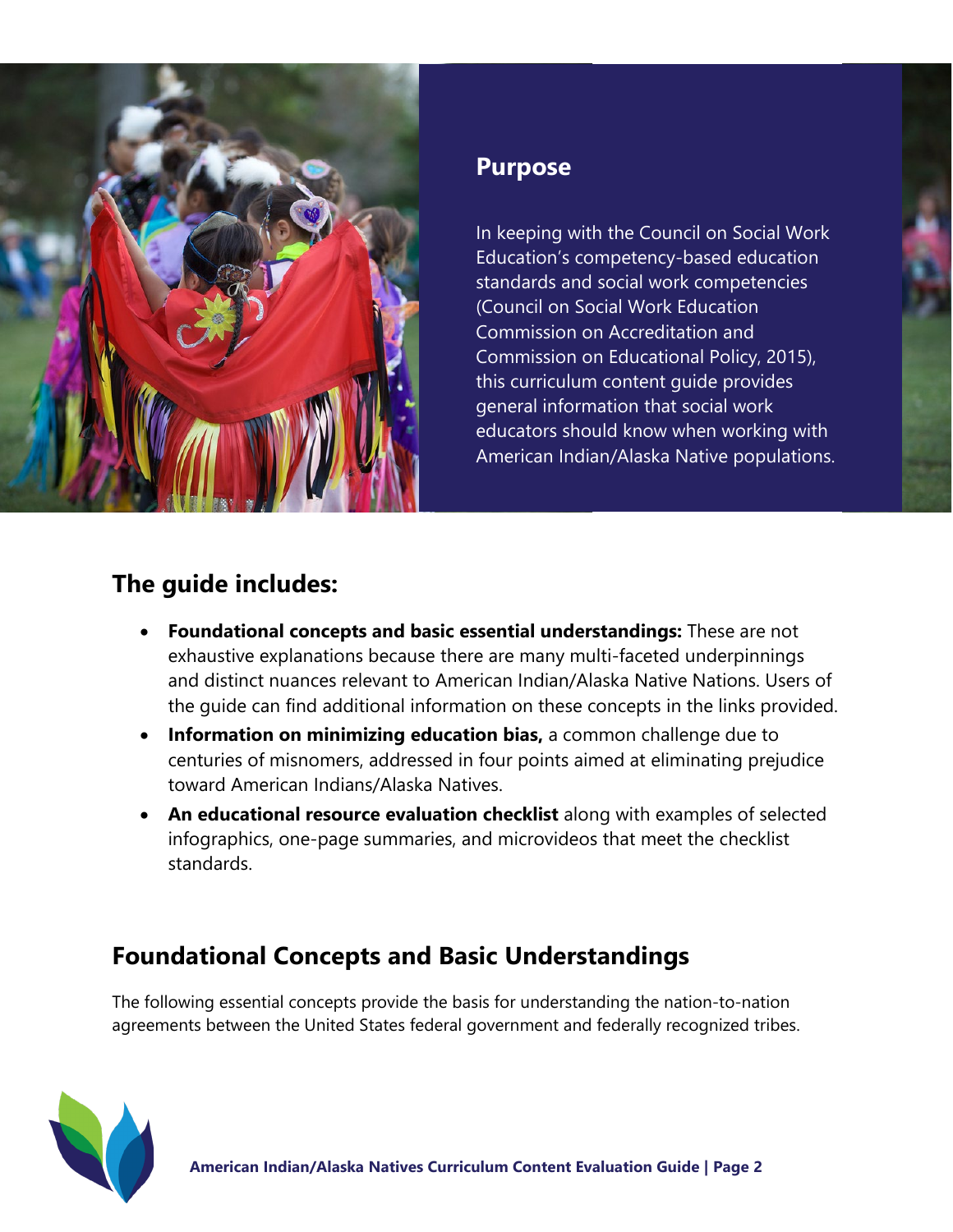#### **Tribal Cultural Diversities**

- 1. There are 574 federally recognized tribes in the United States; all have experienced similar historical and present-day traumas (e.g., genocide; land-stealing; forced removals; child removals from homes and communities; poor socioeconomic, education, and health outcomes). These tribes carry common cultural beliefs and relative values such as believing in a Creator/Creation, honoring elders, and respecting nature. However, there is great diversity among tribal nations' languages, cultures, histories, and governments. Each tribe has its own distinct and unique cultural heritage, which supports the foundation of their government structures (Montana Office of Public Instruction Indian Education for All Units, n.d.).
- 2. The ideologies, values, and pathways of Indigenous traditional beliefs and spirituality persist into modern-day life as tribal cultures, traditions, and languages are still practiced by many American Indian/Alaska Natives and are incorporated into how tribes govern and manage their affairs. Additionally, each tribe has its own oral histories, which are believed sacred and are considered as valid as written histories. These histories predate explorers and colonists' "discovery" of North America. Tribal histories predate Columbus by many millennia (Montana Office of Public Instruction Indian Education for All Units, n.d.).

## **Treaty-Making**

- 1. The political relationship between tribal nations and other governments, including the federal government, was established and reinforced between 1778 and 1871 when 370 treaties were [signed](https://www.youtube.com/watch?v=bexvE4lZRGo).
- 2. United States treaties with tribal nations have the same status as United States treaties with foreign nations, and, because they are made under the U.S. Constitution and are "the supreme law of the land," they take precedence over any conflicting state law. These contracts represent an exchange and acknowledgement of certain existing rights, not a granting of rights, because tribal governments and peoples already held those rights.
- 3. Treaties established the principles of the federal "trust responsibility" to protect both tribal lands and tribal self-government and to provide federal assistance to ensure the success of tribal communities. The federal government has never adequately funded these treaty provisions. These treaties do not have an expiration date.

The trust responsibility can be broadly divided into two interrelated areas:

- I. Property Protection: Mandating that the federal government protect tribal property and assets where the title is held in trust by the United States for the benefit of the tribal nation.
- II. Self-Government and Land Preservation: Federal obligation to guarantee tribal lands and resources as a base for distinct tribal cultures (permanent tribal

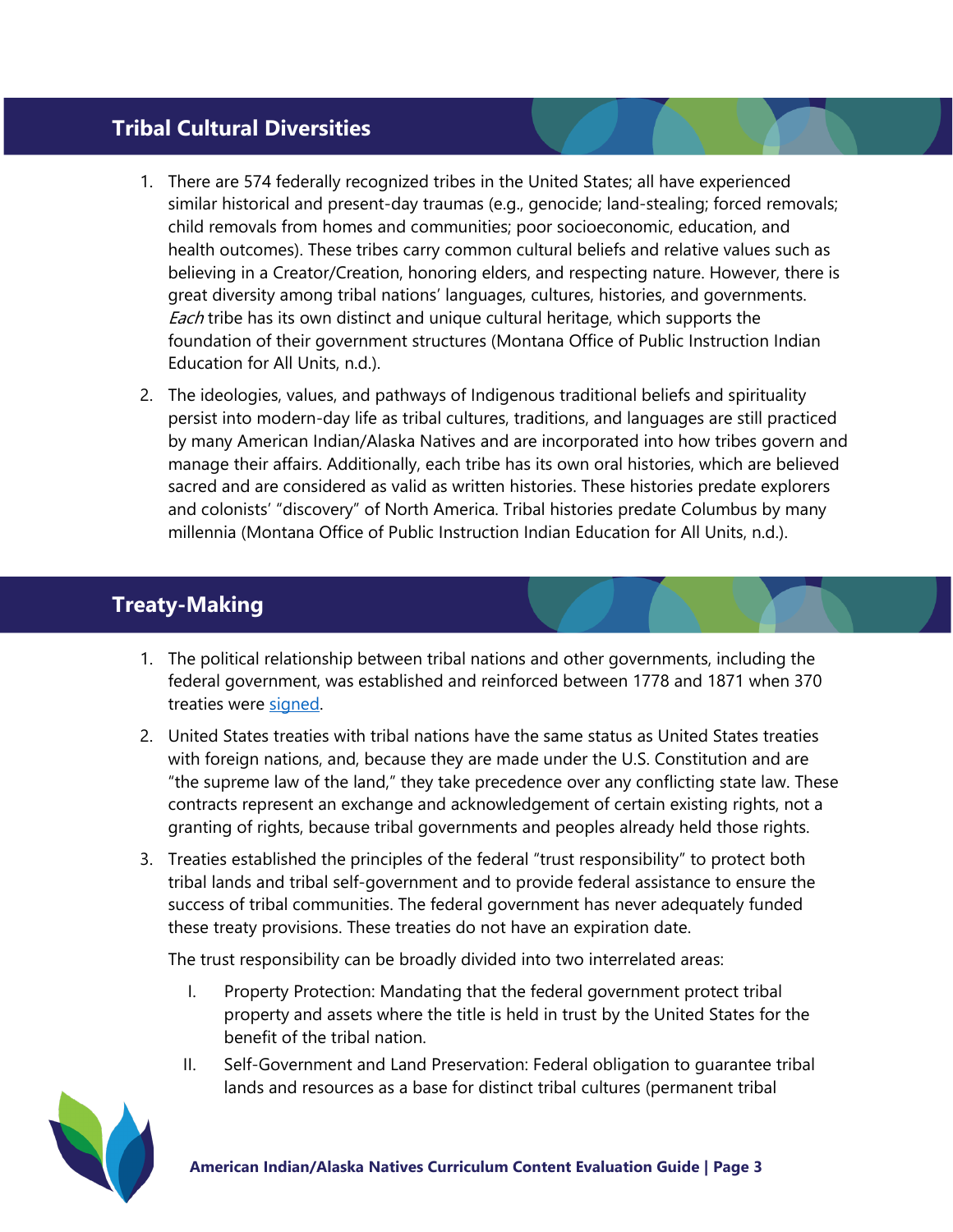community requires a secure land base to govern and develop, water to irrigate the land, access to fish and game, and income from natural resource development).

4. While the nature of tribal-federal agreements has changed since 1871, the federal government still negotiates contracts and compacts with tribal nations to this day. These agreements follow a similar formula and have a similar legal effect to the treaties the Senate ratified prior to 1871. In that sense, a form of treaty-making continues to this day.

## **Tribal Sovereignty**

- 1. Federally recognized American Indian/Alaska Native tribal nations are inherent sovereign nations that possess sovereign powers separate and independent from federal and state governments. However, under the American legal system, the extent and breadth of the self-governing powers are different for each tribe as they are carried out by each tribe's distinct design and purpose.
- 2. Tribal nations are [sovereign nations](https://video.search.yahoo.com/yhs/search?fr=yhs-trp-001&ei=UTF-8&hsimp=yhs-001&hspart=trp&p=why+tribal+sovereignty+matters&type=Y143_F163_201897_102620%23id=1&vid=4be757075b34d14037e43e13b2870dbb&action=click&guccounter=1#id=2&vid=196be549d34fda471295afeca0cbc967&action=view), and tribes have not relinquished their inherent sovereignty. Tribal nations continue to exercise their sovereignty today (Montana Office of Public Instruction Indian Education for All Units, n.d.).
- 3. Generations of tribal peoples have been living in North America for millennia. Designated reservations are lands that have been retained for tribal nations to be used as exclusive, permanent homelands. Some reservations were created through treaties while others were created by federal statutes and federal executive orders. The principle (McCoy, 2000) that land should be acquired from tribes only with their consent and with treaties involved three assumptions (Montana Office of Public Instruction Indian Education for All Units, n.d.):
	- I. Both parties (tribal and federal governments) participating in the treaty-making were sovereign powers.
	- II. American Indian/Alaska Native tribes had some form of transferable title to the land.
	- III. Acquisition of Indian lands was solely a government matter not to be left to individual colonists or states.
- 4. The federal government did not "give" American Indian/Alaska Native tribes their homelands or reservations. Instead, the federal government negotiated with tribes for their land on a nation-to-nation basis. Differences in tribal governments can predate the 100 years (late 1700s to late 1800s) of treaty-making (government-to-government compact agreements) between individual tribal nations and the United States federal government. It is important to note that land negotiations seldom resulted in benefits for the tribal nations. Tribes were frequently subjected to failed treaty agreements resulting in encroachment of non-American Indians/Alaska Natives, perpetual removals, and

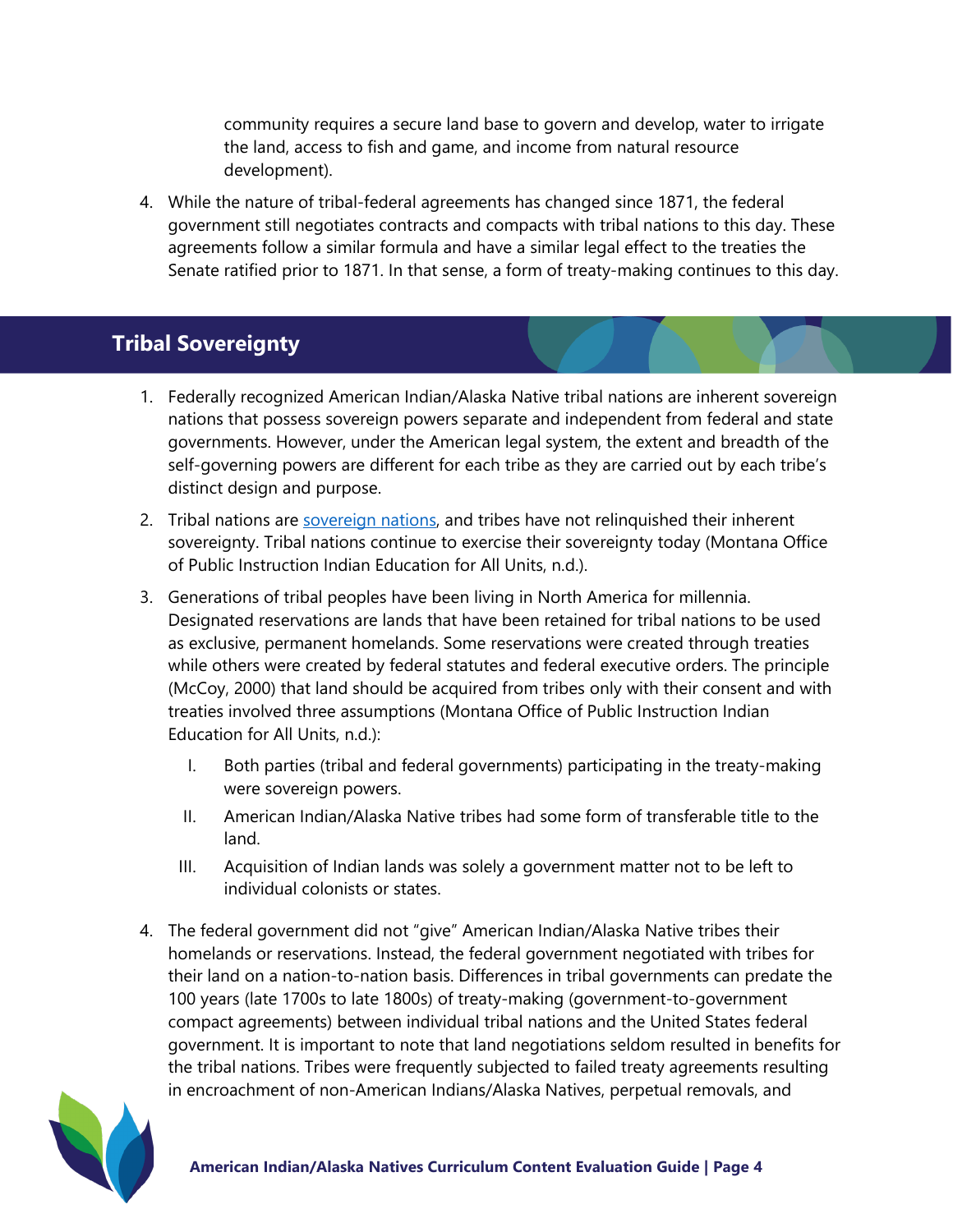reductions in earlier agreed upon tribal land bases (Montana Office of Public Instruction Indian Education for All Units, n.d.).

## **Federal Policies**

- 1. There were many federal policies put into place throughout American history that affected American Indian/Alaska Native peoples in the past and continue to shape who they are today. Most of these policies have disenfranchised, not empowered, American Indian/Alaska Native peoples. For example, tribal peoples and allies have perpetually protested [boarding school policies](https://boardingschoolhealing.org/education/us-indian-boarding-school-history/) aimed at divesting American Indian/Alaska Native children of their Indigenous languages, cultures, and tribal connections. Other examples of egregious policies include:
	- The [Indian Removal Act](https://history.state.gov/milestones/1830-1860/indian-treaties) of 1830
	- Federal [oppression of tribal spiritual practices](https://www.narf.org/nill/documents/nlr/nlr5-1.pdf)
	- The *Indian [Termination Policy](https://www.nlm.nih.gov/nativevoices/timeline/488.html)* of 1953
- 2. American Indians/Alaska Natives have been direly affected by federal policies but have also influenced changes that recognize their standing and rights as sovereign nations, including the passages of the:
	- 1924 [Indian Citizenship Act](https://www.history.com/this-day-in-history/the-indian-citizenship-act)
	- 1975 Indian Self-[Determination](http://www.nativepartnership.org/site/PageServer?pagename=airc_hist_selfdeterminationact) and Education Assistance Act
	- [American Indian Religious Freedom Act of 1978](http://www.nativepartnership.org/site/PageServer?pagename=airc_hist_selfdeterminationact)
	- [Indian Child Welfare Act](https://www.nicwa.org/about-icwa/) of 1978
	- [Violence Against Women Reauthorization Act of](http://www.tribal-institute.org/lists/vawa_2013.htm) 2013

#### **Indian Self-Determination**

In 1970, President Richard Nixon was credited with coining the phrase "Indian selfdetermination." In short, this concept refers to tribal nations' right to be self-determined. This means the tribes have the right and ability to establish contracts and compacts with the federal government regarding, but not limited to, health care, social, and educational services directly administered by federally recognized tribes. Along with self-governance, these policies allowed tribes to have control over their destinies (National Congress of American Indians, 2019).

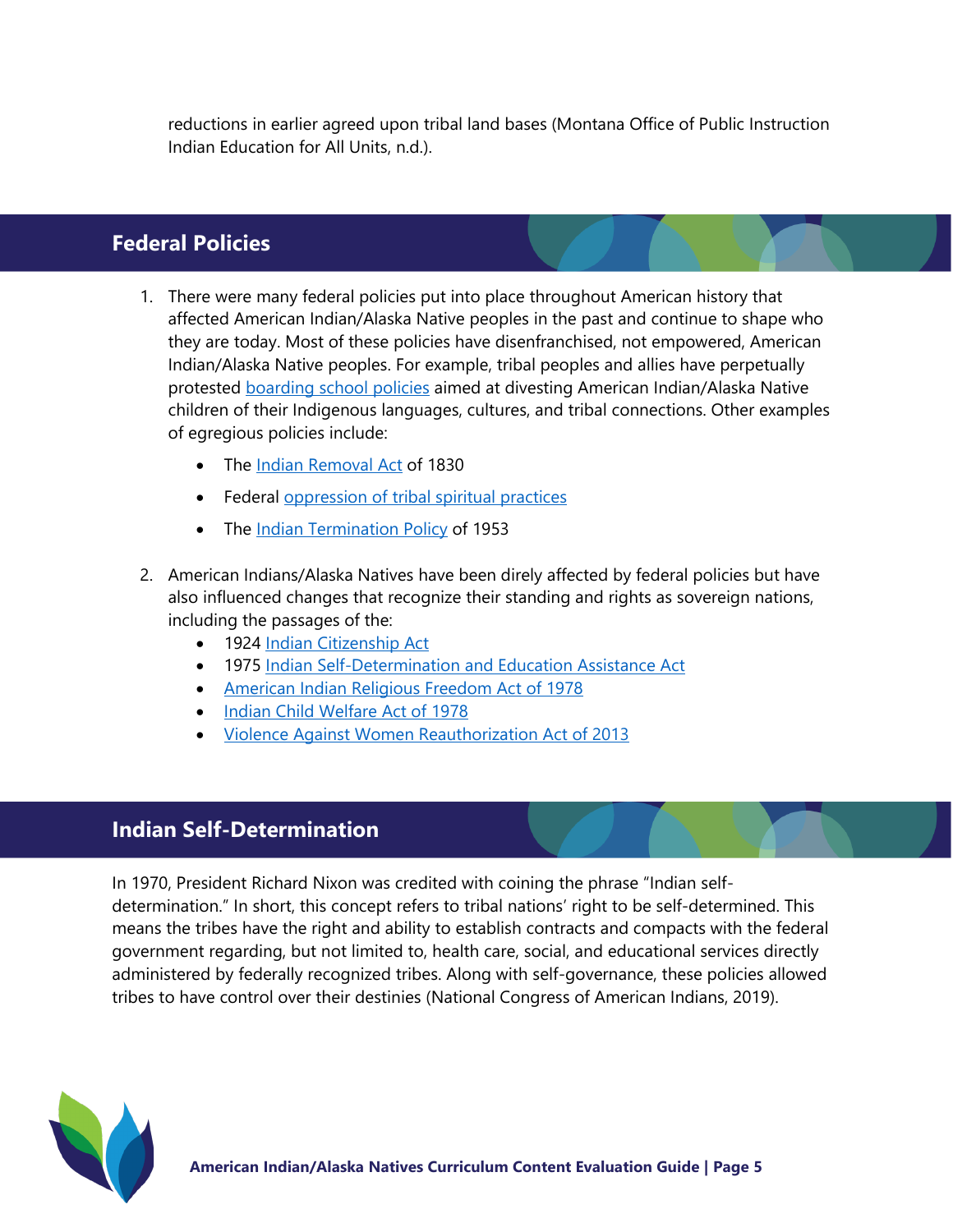## **Federally Recognized Tribes**

Today there are various ways people can claim tribal affiliation and/or membership, for example through:

- State-recognized tribes Some states have what are referred to as "state-recognized tribes," which reside in their state jurisdiction.
	- o Members may meet some type of established criteria such as sharing ancestry, culture, history, or connections to a geographical region to claim this affiliation.
	- o State-recognized tribes are not considered federally recognized tribes, but federally recognized tribes can also be state-recognized tribes (Salazar, 2016).
- Federally recognized tribes "Federally recognized" is a legal term meaning:
	- $\circ$  The United States recognizes a government-to-government relationship with a tribe; and
	- o A tribe exists politically in a "domestic dependent nation" status.

Federally-recognized tribes possess certain inherent powers of self-government and entitlement to certain federal benefits, services, and protections because of the special trust [relationship.](https://www.justice.gov/otj/about-native-americans#:%7E:text=and%20the%20tribes.-,What%20does%20the%20term%20%22Federally%2DRecognized%20Tribe%22%20mean%3F,%22domestic%20dependent%20nation%22%20status) Usually, to be approved for federal recognition, tribes have existing Senate ratified treaties or may be recognized through executive order statutes (The United States Department of Justice, n.d.).

## **Tribal Enrollment**

Tribal citizens of federally recognized tribes are citizens of three sovereign entities:

- 1. Their Tribal nation
- 2. The United States
- 3. The state in which they reside

Federally recognized tribal nations establish the criteria for membership eligibility in their individual tribes. These can be based upon shared culture, language, customs, and tribal [blood.](https://www.doi.gov/tribes/enrollment) 



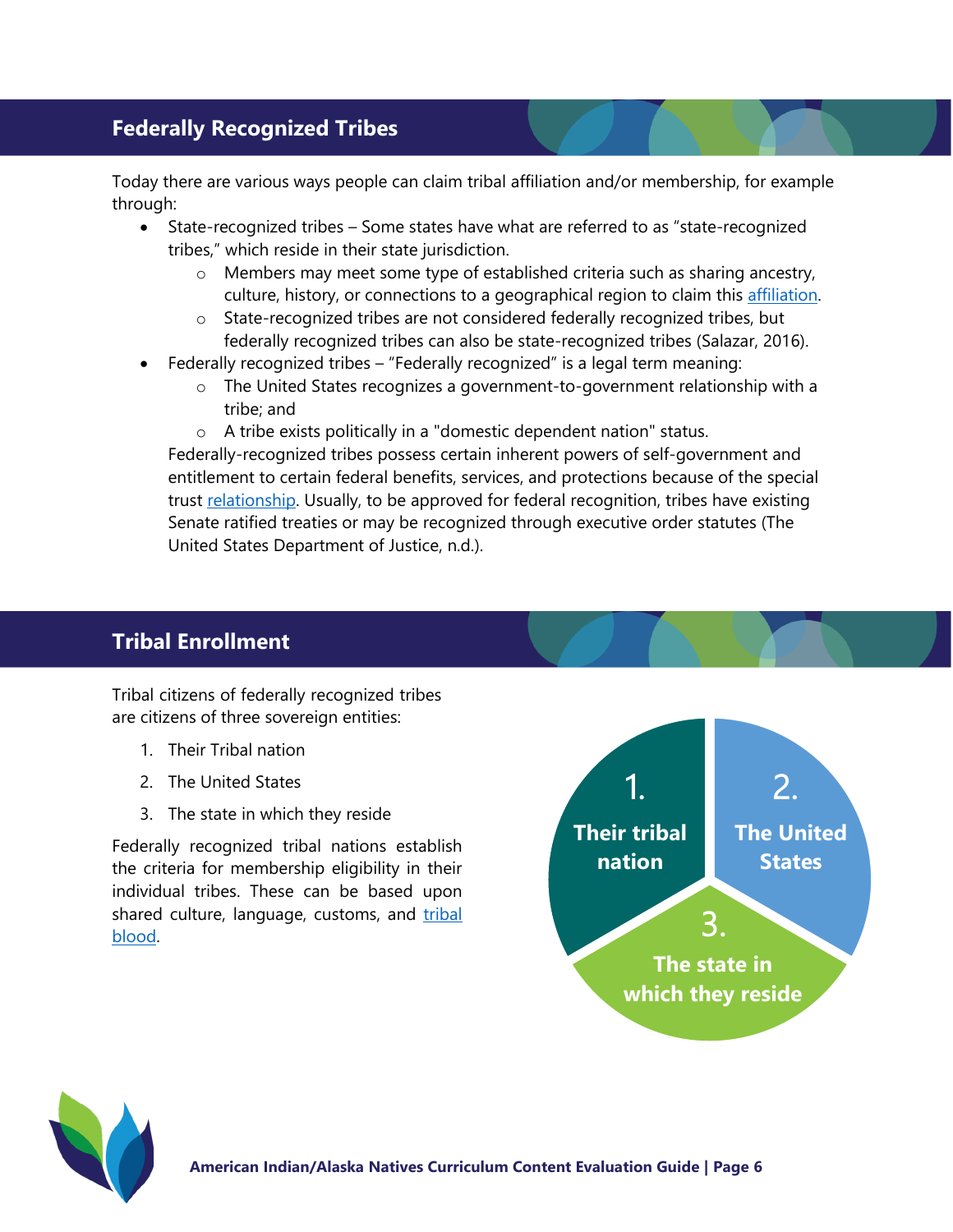# **Minimizing Bias[1](#page-6-0)**

- 1. In mainstream culture, it is common for American Indians/Alaska Natives to be referred to in the past tense. Indigenous cultures are not dead but continue as living, adaptable, and fluid life pathways for American Indians/Alaska Natives that support ongoing resiliency into the 21st century. In spite of being subjected to ongoing historical and current oppression, American Indians/Alaska Natives continue to experience rapid [population growth.](https://www.nicoa.org/census-shows-increase-in-native-population/)
- 2. American Indians/Alaska Natives are often negatively depicted in the media as savages, alcoholics, casino Indians, and/or paternalistic wards of the federal government. More accurately, contemporary Native peoples hold many different types of professional and technical occupations and are not confined to stereotypical roles based upon erroneous historical and contemporary [perceptions](https://www.youtube.com/watch?v=GHdW_LVfn28).
- 3. Ongoing bias assumes that anything non-Native institutions create to address the specific needs of American Indians/Alaska Natives is better than what the tribes can produce for themselves. Unfortunately, time and again, this has been proved wrong, resulting in extreme poverty and associated poor well-being outcomes for tribal peoples.
- 4. For centuries, American Indians/Alaska Natives have been portrayed and had their stories told from the Eurocentric perspectives of colonists and others who reside outside Native communities and lack tribal relations. Today, there is an extensive data collection of books, media production, arts, and studies created and produced by American Indians/Alaska Natives. Seeking out materials and information controlled by American Indian/Alaska Native publishers and media distributors whenever possible can help minimize bias in curriculum materials.

<span id="page-6-0"></span><sup>&</sup>lt;sup>1</sup> Adapted from Almeida, D. A. (1996). Countering prejudice against American Indians and Alaska Natives through anti-bias curriculum and instruction. ERIC Digest. [https://files.eric.ed.gov/fulltext/ED400146.p](https://files.eric.ed.gov/fulltext/ED400146.pdf)df; Montana Office of Public Instruction Indian Education for All Unit. (2019). Essential understandings regarding Montana Indians. [https://opi.mt.gov/Portals/182/Page%20Files/Indian%20Education/Indian%20Education%20101/](https://opi.mt.gov/Portals/182/Page%20Files/Indian%20Education/Indian%20Education%20101/essentialunderstandings.pdf) [essentialunderstandings.pdf](https://opi.mt.gov/Portals/182/Page%20Files/Indian%20Education/Indian%20Education%20101/essentialunderstandings.pdf)

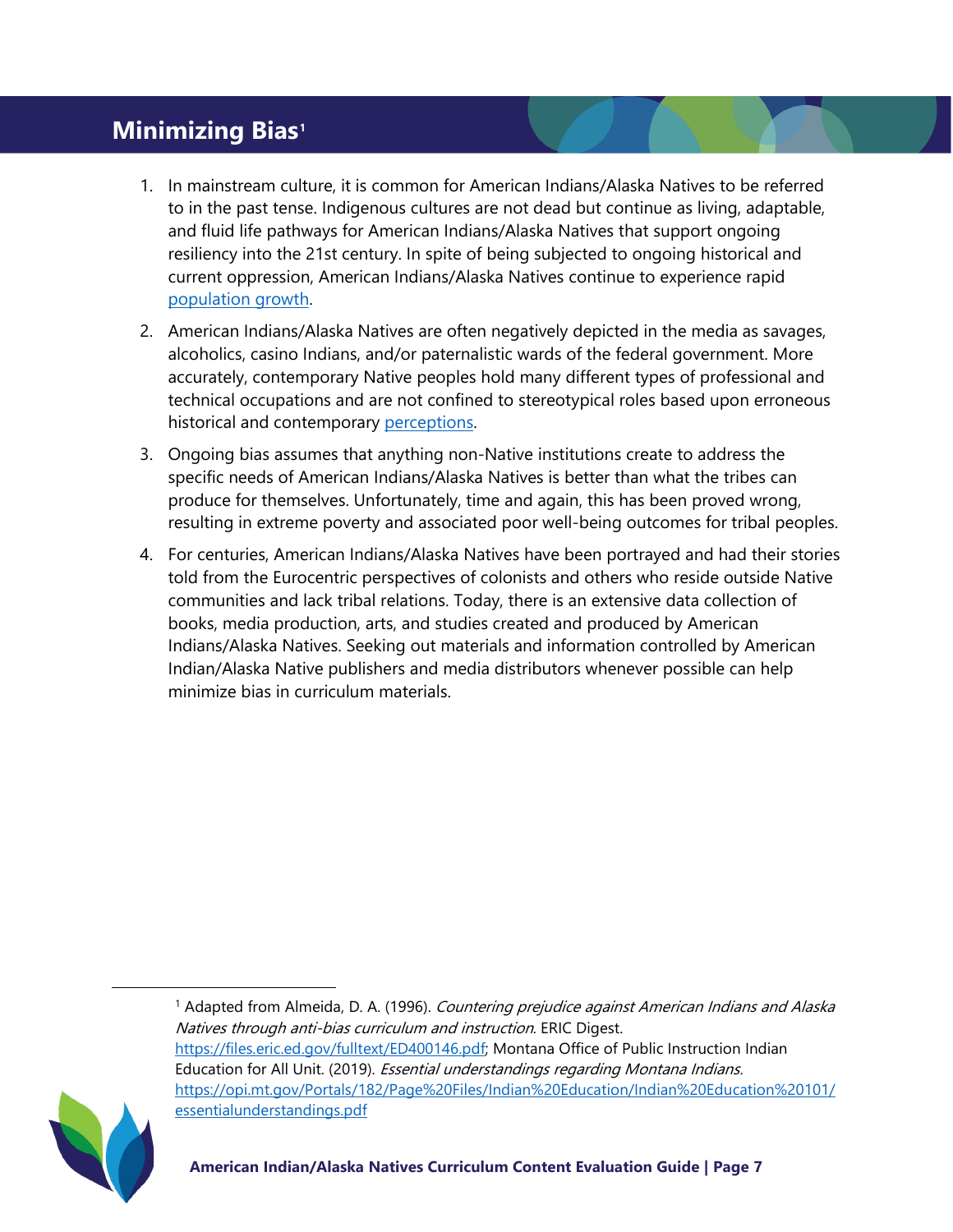# **Resource Evaluation Checklist for Social Work Educators[2](#page-7-0)**

| <b>Title of Resource:</b>                                                                      |  |  |  |
|------------------------------------------------------------------------------------------------|--|--|--|
| <b>Type of Resource:</b> $\Box$ Book $\Box$ article $\Box$ video $\Box$ podcast $\Box$ website |  |  |  |
| <b>General Questions</b>                                                                       |  |  |  |

- 1. Which tribe or tribes are identified in this resource?
- 2. If the creator of this resource is not a tribal member, were tribal members, cultural committees, or knowledgeable experts who specialize in and are knowledgeable in Native culture consulted about the American Indian/Alaska Native content in this resource?
- 3. Has this resource been reviewed by a relevant and/or associated tribal cultural committee, tribal historian, or other well-qualified reviewer? A well-qualified reviewer is a person who has experience, education, and knowledge obtained by working closely with Native communities.
- 4. Is there anything about this resource that leads you to question the validity, accuracy, or authenticity of the information it presents about American Indians/Alaska Natives?

#### **What to watch out for in the resource**

Does the resource:

- $\Box$  mix and match cultural attributes or characteristics from different tribes?
- $\Box$  feature generic "Indians" or a vague "American Indian/Alaska Native" identity?
- $\Box$  imply that all Indigenous peoples from North America have the same language, culture, history, spiritual traditions, or way of life?
- $\Box$  promote stereotypes or caricatures of American Indian/Alaska Native peoples, tribes, or cultures?
- $\Box$  imply American Indian/Alaska Native peoples or cultures are inferior or bad?
- $\Box$  use biased language to create prejudiced impressions of Indigenous people or cultures?
- $\Box$  perpetuate blatant inaccuracies about American Indian/Alaska Native peoples, histories, or cultures?

<span id="page-7-0"></span>

 $<sup>2</sup>$  Adapted from Ferguson, L. (2015). *Evaluating American Indian materials and resources for the*</sup> classroom. Montana Office of Public Instruction Indian Education Unit. [https://opi.mt.gov/Portals/182/Page%20Files/Indian%20Education/Indian%20Education%20101/](https://opi.mt.gov/Portals/182/Page%20Files/Indian%20Education/Indian%20Education%20101/Evaluating%20AI%20Materials%20and%20Resources%20for%20the%20Classroom.pdf) [Evaluating%20AI%20Materials%20and%20Resources%20for%20the%20Classroom.pdf](https://opi.mt.gov/Portals/182/Page%20Files/Indian%20Education/Indian%20Education%20101/Evaluating%20AI%20Materials%20and%20Resources%20for%20the%20Classroom.pdf)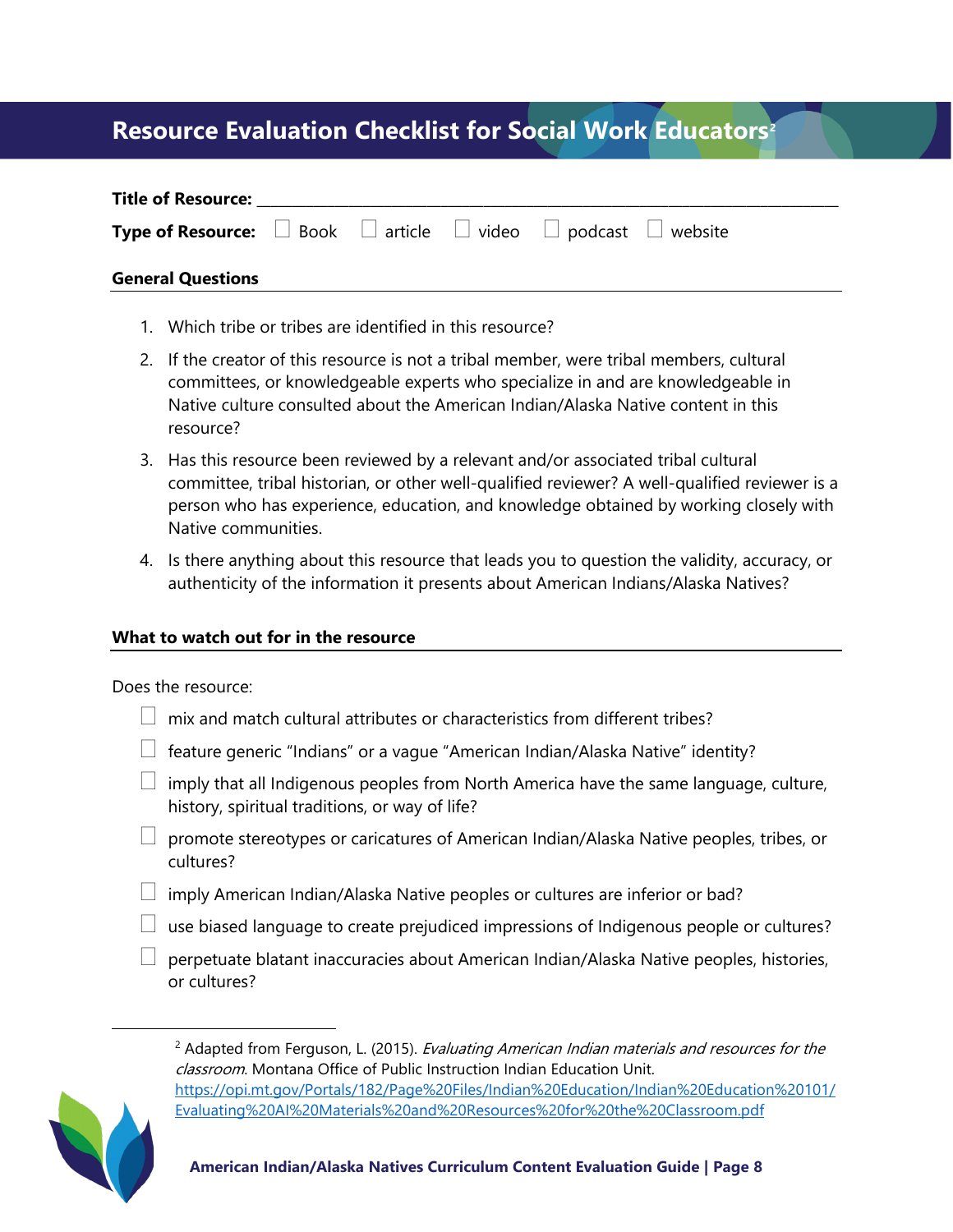| omit, avoid, or minimize Indigenous histories, people, or experiences?                                                                                                                           |
|--------------------------------------------------------------------------------------------------------------------------------------------------------------------------------------------------|
| imply that all American Indian/Alaska Native and/or Indigenous cultures are identical or<br>extinct?                                                                                             |
| present only a non-American Indian/Alaska Native point-of-view of history or events?                                                                                                             |
| mention only American Indians/Alaska Natives who were useful to Europeans or Euro-<br>Americans?                                                                                                 |
| lack respect for American Indian/Alaska Native intellectual property rights and<br>Indigenous knowledge. In other words, has the source been properly credited to the<br>original creator/owner? |
| avoid controversial or complex issues or gloss over harm inflicted by the policies, non-<br>American Indian/Alaska Native citizens, the military, or the United States government?               |
| deny or seek to undermine tribal sovereignty, cultural self-worth, or linguistic value?                                                                                                          |
| contain any material that would shame or embarrass an American Indian/Alaska Native<br>student?                                                                                                  |
| contain any material that would cause any student to think American Indians/Alaska<br>Natives or Indigenous cultures are inferior, bad, or unimportant?                                          |

#### **What should be included**

Does the resource:

- $\Box$  correctly locate and identify tribes?
- $\Box$  acknowledge the cultural, geographic, and linguistic diversity among tribes?
- $\Box$  present information about American Indians/Alaska Natives respectfully and accurately without romanticized imagery?
- $\Box$  acknowledge tribal sovereignty and promote a better understanding of the unique relationship between federally recognized tribes and the federal government?
- $\Box$  recognize and honor the intrinsic value of Indigenous cultures as well as the importance of continued cultural and linguistic survival?
- $\Box$  acknowledge Indigenous contributions to American society, history, politics, and culture?
- $\Box$  include American Indian/Alaska Native perspectives and experiences in a respectful manner?
- $\Box$  address controversial or complex subjects by giving equal voice to all sides, including American Indian/Alaska Native peoples?
- $\Box$  depict the cultural, religious, political, and economic diversity among present-day American Indians/Alaska Natives?

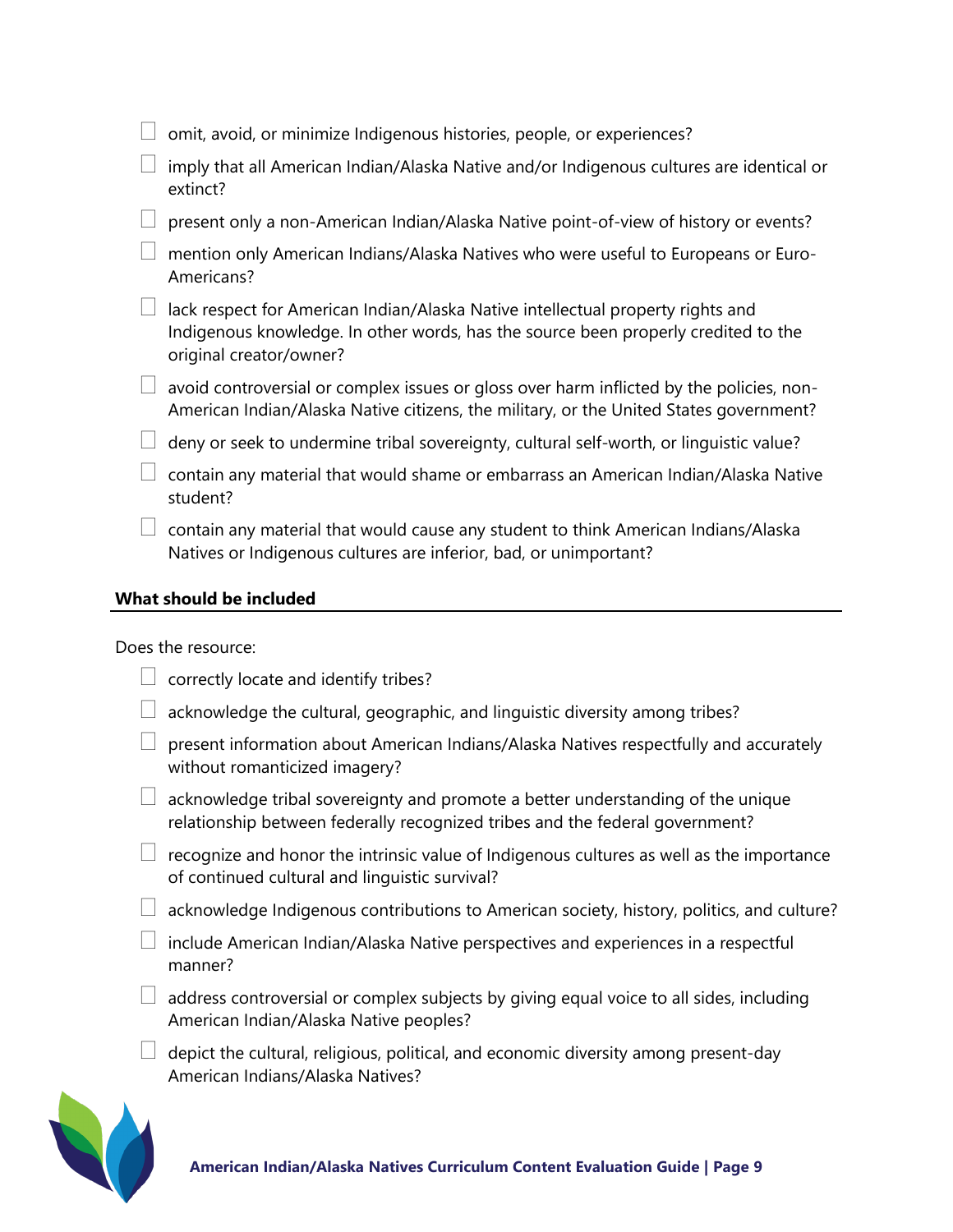| recognize and honor contemporary and/or historical American Indians/Alaska Natives<br>who are heroes or heroines within their own tribes? |
|-------------------------------------------------------------------------------------------------------------------------------------------|
| portray American Indian/Alaska Native peoples as intelligent, capable, trustworthy, and<br>caring human beings?                           |
| nurture cultural and personal pride in American Indian/Alaska Native students?                                                            |
| provide positive American Indian/Alaska Native role models for all students?                                                              |
| encourage all students to respect American Indian/Alaska Native peoples, histories, and<br>cultures?                                      |
| inspire all students to learn more about American Indian/Alaska Native peoples,<br>histories, and cultures?                               |

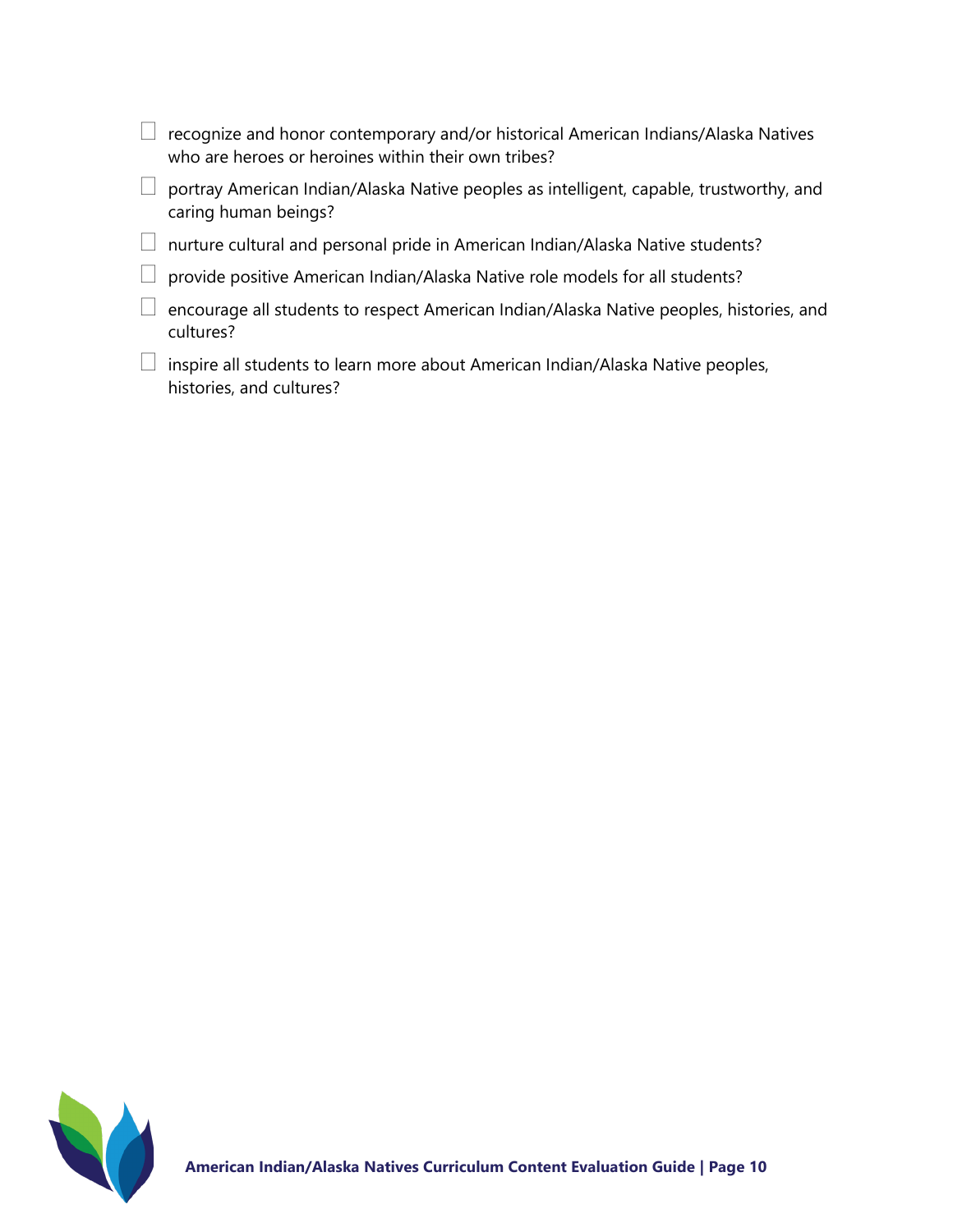# **Selected American Indian/Alaska Native Curriculum Products**

#### **National Child Welfare Workforce Institute (NCWWI) Infographics:**

Indian Child Welfare Timeline https://ncwwi.org/wp-[content/uploads/2022/03/Indian](https://ncwwi.org/wp-content/uploads/2022/03/Indian-Child-Welfare-Timeline.pdf)-Child-Welfare-[Timeline.pdf](https://ncwwi.org/wp-content/uploads/2022/03/Indian-Child-Welfare-Timeline.pdf)

Reducing Disparities through Indigenous Social Work Education

[https://ncwwi.org/document/reducing](https://ncwwi.org/document/reducing-disparities-through-indigenous-social-work-education-ncwwi-1-page-summary/)-disparities-through-indigenous-social-work-education[ncwwi-1-page-](https://ncwwi.org/document/reducing-disparities-through-indigenous-social-work-education-ncwwi-1-page-summary/)summary/

Tribal Sovereignty in Practice: The Indian Self-Determination and Education Assistance Act

https://ncwwi.org/wp-[content/uploads/2022/03/The](https://ncwwi.org/wp-content/uploads/2022/03/The-Indian-Self-Determination-Act-and-Social-Work-Practice.pdf)-Indian-Self-Determination-Act-and-Social-Work-[Practice.pdf](https://ncwwi.org/wp-content/uploads/2022/03/The-Indian-Self-Determination-Act-and-Social-Work-Practice.pdf)

#### **National Child Welfare Workforce Institute (NCWWI) One-Page Summaries:**

Active Efforts: Public Child Welfare ICWA Best Practices

https://ncwwi.org/wp-[content/uploads/2021/11/Active](https://ncwwi.org/wp-content/uploads/2021/11/Active-Efforts_Public-Child-Welfare-ICWA-Best-Practices.pdf)-Efforts\_Public-Child-Welfare-ICWA-Best-[Practices.pdf](https://ncwwi.org/wp-content/uploads/2021/11/Active-Efforts_Public-Child-Welfare-ICWA-Best-Practices.pdf)

Reducing Disparities through Indigenous Social Work Education

[https://ncwwi.org/document/reducing](https://ncwwi.org/document/reducing-disparities-through-indigenous-social-work-education-ncwwi-1-page-summary/)-disparities-through-indigenous-social-work-education[ncwwi-1-page-](https://ncwwi.org/document/reducing-disparities-through-indigenous-social-work-education-ncwwi-1-page-summary/)summary/

Trauma-Informed Practice with American Indian/Alaska Native Populations

[https://ncwwi.org/document/trauma](https://ncwwi.org/document/trauma-informed-practice-with-american-indian-alaska-native-populations-ncwwi-1-page-summary/)-informed-practice-with-american-indian-alaska-nativepopulations[-ncwwi-1-page-](https://ncwwi.org/document/trauma-informed-practice-with-american-indian-alaska-native-populations-ncwwi-1-page-summary/)summary/

#### **Videos:**

Collaborative & Effective Evaluation in Tribal Communities: The Roles and Voices of Key **Stakeholders** 

[https://ncwwi.org/document/collaborative](https://ncwwi.org/document/collaborative-effective-evaluation-in-tribal-communities-the-roles-and-voices-of-key-stakeholders-2/)-effective-evaluation-in-tribal-communities-the-rolesand-voices-of-key-[stakeholders](https://ncwwi.org/document/collaborative-effective-evaluation-in-tribal-communities-the-roles-and-voices-of-key-stakeholders-2/)-2/

Creating a New Narrative: Collaborative and Effective Evaluation in Tribal Communities

https://ncwwi.org/document/creating[-a-new-narrative-collaborative-and-effective-evaluation](https://ncwwi.org/document/creating-a-new-narrative-collaborative-and-effective-evaluation-in-tribal-communities-2/)in-tribal-[communities](https://ncwwi.org/document/creating-a-new-narrative-collaborative-and-effective-evaluation-in-tribal-communities-2/)-2/

Starting the Journey: Initial Considerations for Researchers Working in Indigenous Communities

<https://cncfr.jbsinternational.com/IWOK>